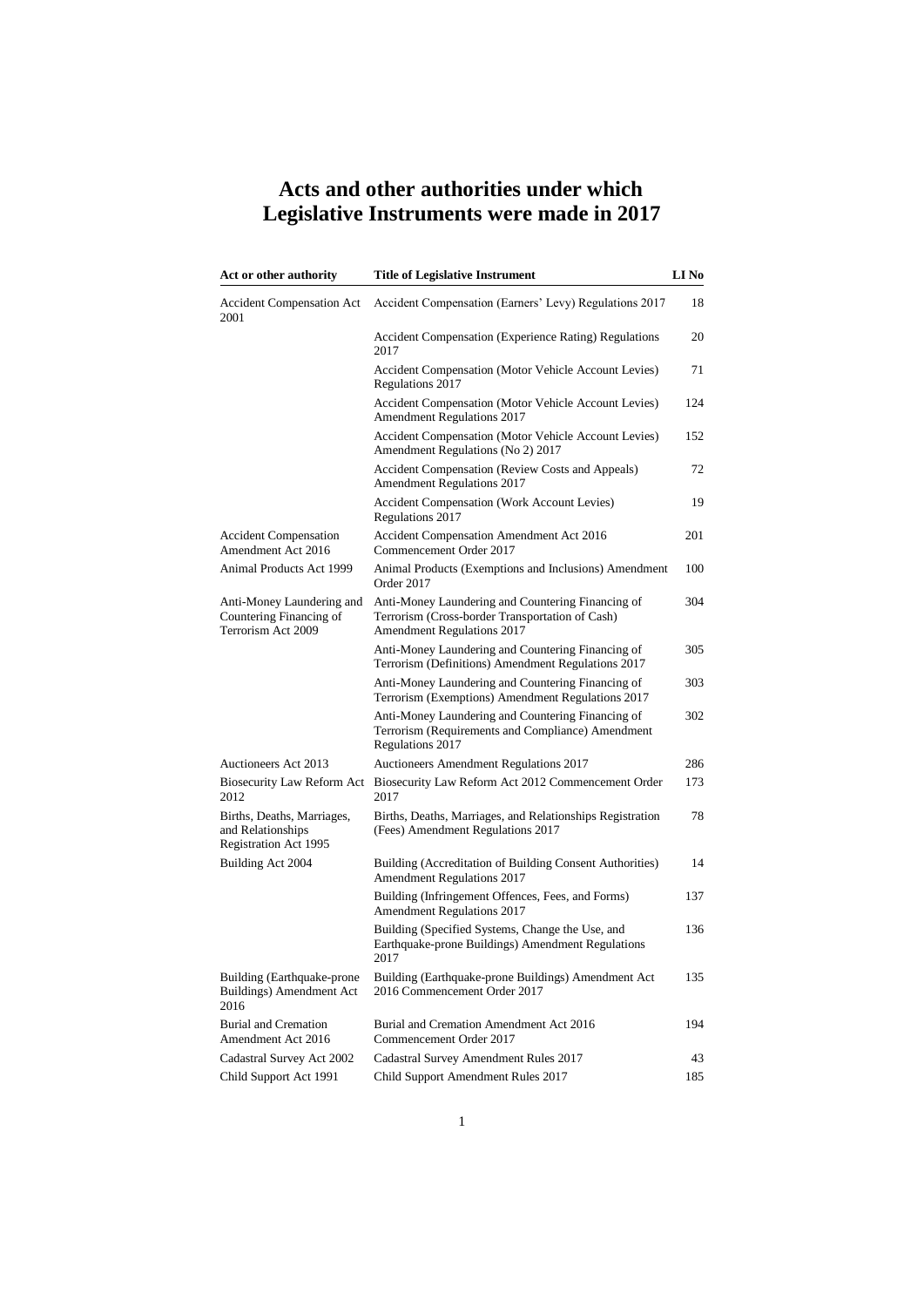| Act or other authority                                                      | <b>Title of Legislative Instrument</b>                                                                                    | LI <sub>No</sub> |
|-----------------------------------------------------------------------------|---------------------------------------------------------------------------------------------------------------------------|------------------|
| Children, Young Persons,<br>and Their Families<br>Amendment Act (No 2) 2016 | Children, Young Persons, and Their Families Amendment<br>Act (No 2) 2016 Commencement Order 2017                          | 204              |
| Civil Aviation Act 1990                                                     | Civil Aviation Charges Regulations (No 2) 1991<br><b>Amendment Regulations 2017</b>                                       | 107              |
|                                                                             | Civil Aviation (Safety) Levies Amendment Order 2017                                                                       | 108              |
| Civil Defence Emergency<br>Management Act 2002                              | Civil Defence Emergency Management (Transition Period<br>Notices) Amendment Regulations 2017                              | 59               |
| Civil Union Act 2004                                                        | Civil Union (Prescribed Information, Fees, and Forms)<br>Amendment Regulations 2017                                       | 70               |
| Climate Change Response<br>Act 2002                                         | Climate Change (Eligible Industrial Activities)<br>Amendment Regulations 2017                                             | 50               |
|                                                                             | Climate Change (Other Removal Activities) Amendment<br>Regulations 2017                                                   | 247              |
|                                                                             | Climate Change (Stationary Energy and Industrial<br>Processes) Amendment Regulations 2017                                 | 248              |
|                                                                             | Climate Change (Synthetic Greenhouse Gas Levies)<br>Amendment Regulations 2017                                            | 246              |
|                                                                             | Climate Change (Unique Emissions Factors) Amendment<br>Regulations 2017                                                   | 249              |
| Commerce Act 1986                                                           | Commerce Act (Fees) Amendment Regulations 2017                                                                            | 260              |
| Commodity Levies Act 1990                                                   | Commodity Levies (Kiwifruit) Order 2017                                                                                   | 282              |
|                                                                             | Commodity Levies (Paua) Amendment Order 2017                                                                              | 296              |
|                                                                             | Commodity Levies (Rock Lobster) Amendment Order<br>2017                                                                   | 295              |
| Companies Act 1993                                                          | Companies Act 1993 Amendment Regulations 2017                                                                             | 140              |
|                                                                             | Financial Markets Conduct Amendment Regulations 2017                                                                      | 181              |
| <b>Conservation Act 1987</b>                                                | Sports Fish Licences, Fees, and Forms Notice 2017                                                                         | 168              |
| Contract and Commercial<br>Law Act 2017                                     | Contract and Commercial Law (Electronic Transactions)<br>Regulations 2017                                                 | 216              |
| Coroners Act 2006                                                           | Coroners (Salaries and Superannuation) Determination<br>2017                                                              | 162              |
|                                                                             | Judicial Salaries and Allowances Determination 2017                                                                       | 41               |
|                                                                             | Judicial Salaries and Allowances (2017/18) Determination<br>2017                                                          | 280              |
| Corrections Act 2004                                                        | Corrections Amendment Regulations 2017                                                                                    | 113              |
|                                                                             | Corrections Amendment Regulations (No 2) 2017                                                                             | 242              |
| Court Martial Act 2007                                                      | Judicial Salaries, Allowances, and Superannuation (Court<br>Martial Appeal Court and Court Martial) Determination<br>2017 | 80               |
| <b>Court Martial Appeals Act</b><br>1953                                    | Judicial Salaries, Allowances, and Superannuation (Court<br>Martial Appeal Court and Court Martial) Determination<br>2017 | 80               |
| <b>Crimes Amendment Act</b><br>2005                                         | Crimes Amendment Act 2005 Commencement Order 2017                                                                         | 68               |
|                                                                             | Criminal Procedure Act 2011 District Court (Access to Court Documents) Rules 2017                                         | 186              |
|                                                                             | Senior Courts (Access to Court Documents) Rules 2017                                                                      | 193              |
| Customs and Excise Act<br>1996                                              | Customs and Excise (Entry of Excisable Goods)<br><b>Amendment Regulations 2017</b>                                        | 114              |
|                                                                             | <b>Customs Export Prohibition Order 2017</b>                                                                              | 213              |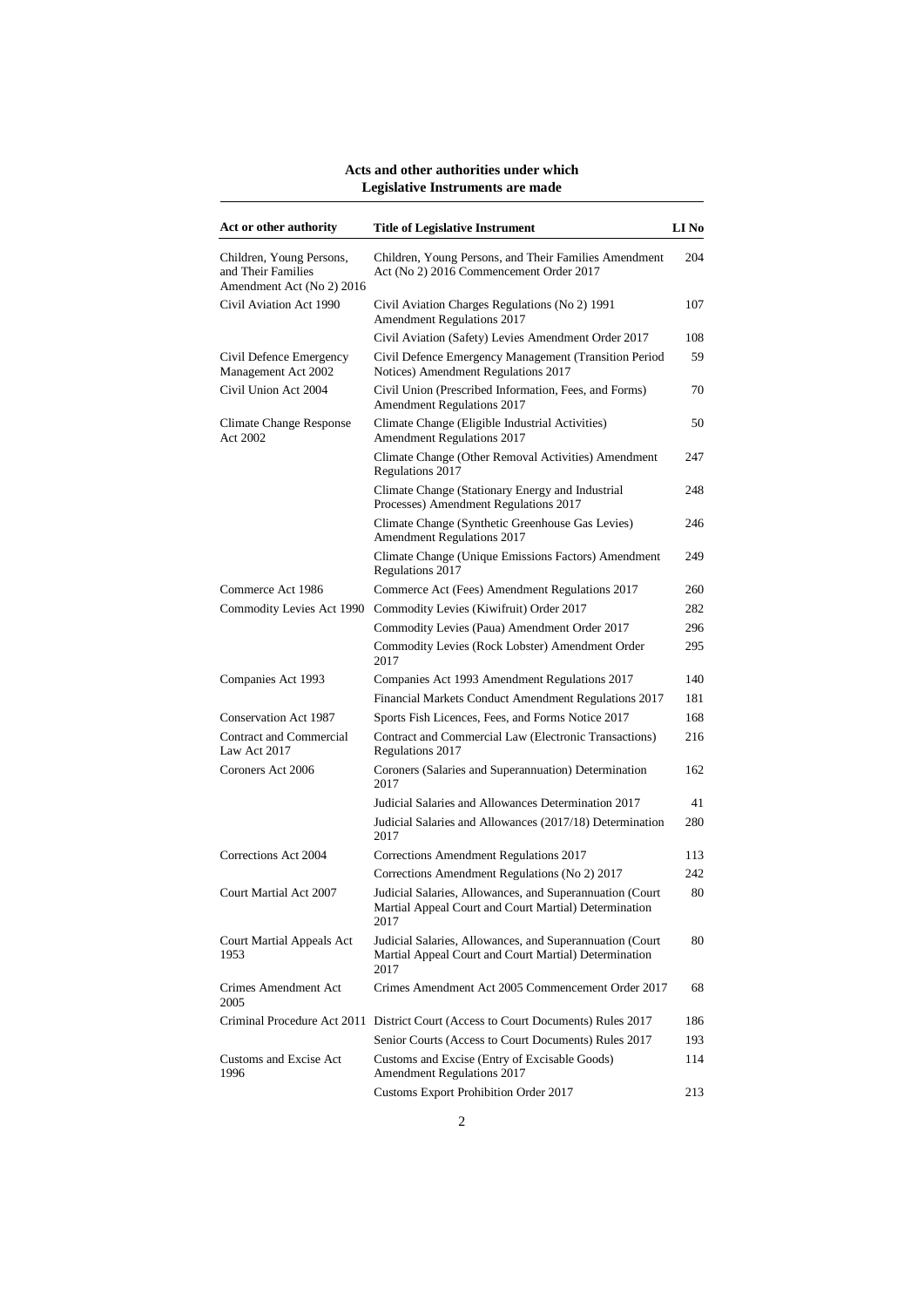| Act or other authority                             | <b>Title of Legislative Instrument</b>                                                                                  | LI No |
|----------------------------------------------------|-------------------------------------------------------------------------------------------------------------------------|-------|
|                                                    | Customs Import Prohibition (High-power Laser Pointers)<br>Order 2017                                                    | 15    |
|                                                    | Customs Import Prohibition Order 2017                                                                                   | 214   |
| Dairy Industry Restructuring<br>Act 2001           | Dairy Industry (Fonterra Levy) Regulations 2017                                                                         | 121   |
|                                                    | Dairy Industry Restructuring (Raw Milk) Amendment<br>Regulations 2017                                                   | 73    |
| District Courts Act 1947                           | Judicial Salaries and Allowances Determination 2017                                                                     | 41    |
| District Court Act 2016                            | Community Magistrates (Remuneration and Allowances)<br>Amendment Order 2017                                             | 217   |
|                                                    | District Court (Access to Court Documents) Rules 2017                                                                   | 186   |
|                                                    | District Court Amendment Rules 2017                                                                                     | 187   |
|                                                    | Judicial Salaries and Allowances (2017/18) Determination<br>2017                                                        | 280   |
|                                                    | Privacy (Information Sharing Agreement between<br>Ministry of Justice and Crown Law Office) Order 2017                  | 218   |
|                                                    | Privacy (Information Sharing Agreement Between<br>Ministry of Justice and Statistics New Zealand) Order<br>2017         | 51    |
|                                                    | Domestic Violence Act 1995 Domestic Violence Amendment Rules 2017                                                       | 188   |
| 1993                                               | Earthquake Commission Act Earthquake Commission Amendment Regulations 2017                                              | 170   |
| <b>Education Act 1989</b>                          | Education (2018 School Staffing) Order 2017                                                                             | 207   |
|                                                    | Education (Export Education Levy) Amendment<br>Regulations 2017                                                         | 76    |
|                                                    | International Student Contract Dispute Resolution Scheme<br>Amendment Rules 2017                                        | 75    |
|                                                    | Student Allowances Amendment Regulations 2017                                                                           | 34    |
|                                                    | Student Allowances (Budget 2017—Accommodation<br>Benefit) Amendment Regulations 2017                                    | 134   |
|                                                    | Student Allowances (Increase for 2018) Amendment<br>Regulations 2017                                                    | 294   |
| Electoral Act 1993                                 | Electoral (Advertisements of a Specified Kind)<br>Amendment Regulations 2017                                            | 84    |
|                                                    | Electoral Amendment Regulations 2017                                                                                    | 83    |
|                                                    | Electoral (Expenditure Limit) Order 2017                                                                                | 93    |
|                                                    | Electoral Main Rolls Closing Order 2017                                                                                 | 94    |
|                                                    | Electricity Industry Act 2010 Electricity Industry (Levy of Industry Participants)<br><b>Amendment Regulations 2017</b> | 148   |
| Electronic Identity<br>Verification Act 2012       | Electronic Identity Verification Amendment Regulations<br>2017                                                          | 45    |
| <b>Employment Relations Act</b><br>2000            | Judicial Salaries and Allowances Determination 2017                                                                     | 41    |
|                                                    | Judicial Salaries and Allowances (2017/18) Determination<br>2017                                                        | 280   |
| Energy (Fuels, Levies, and<br>References) Act 1989 | Energy (Petrol, Engine Fuel, and Gas) Levy Regulations<br>2017                                                          | 147   |
|                                                    | Engine Fuel Specifications Amendment Regulations 2017                                                                   | 259   |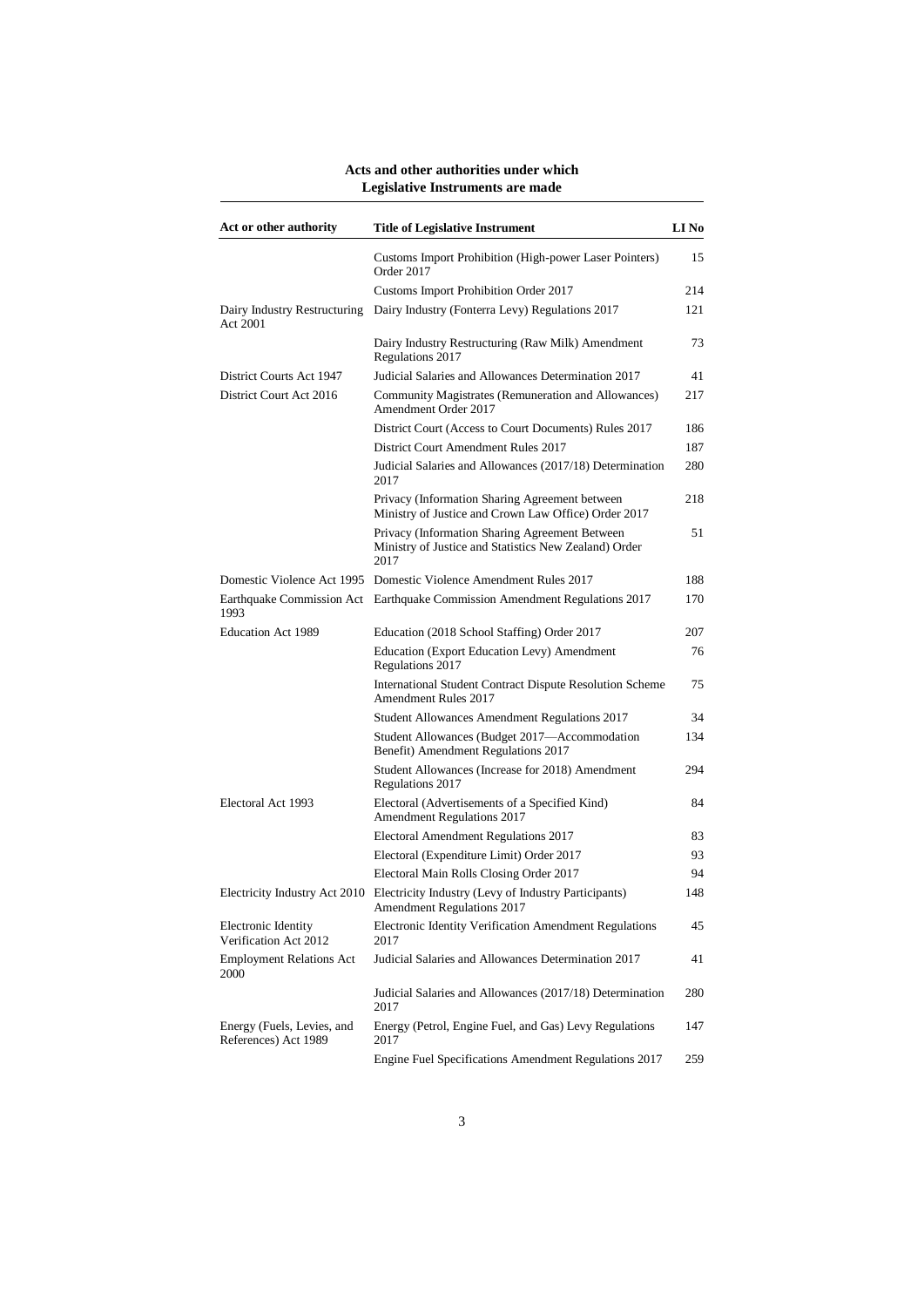| Act or other authority                                                                         | <b>Title of Legislative Instrument</b>                                                                                                                                       | LI No |
|------------------------------------------------------------------------------------------------|------------------------------------------------------------------------------------------------------------------------------------------------------------------------------|-------|
| <b>Exclusive Economic Zone</b><br>and Continental Shelf<br>(Environmental Effects) Act<br>2012 | Exclusive Economic Zone and Continental Shelf<br>(Environmental Effects—Discharge and Dumping)<br>Amendment Regulations 2017                                                 | 234   |
| Fair Trading Act 1986                                                                          | Consumer Information Standards (Water Efficiency)<br>Regulations 2017                                                                                                        | 212   |
| Family Court Act 1980                                                                          | Family Court Amendment Rules 2017                                                                                                                                            | 189   |
|                                                                                                | Family Proceedings Act 1980 Family Proceedings Amendment Rules 2017                                                                                                          | 190   |
| Financial Advisers Act 2008                                                                    | Financial Advisers (Non-NZX Brokers—Client Money)<br><b>Exemption Notice 2017</b>                                                                                            | 169   |
|                                                                                                | Financial Advisers (Overseas Custodians—Assurance<br>Engagement) Exemption Notice 2017                                                                                       | 23    |
| Financial Markets Authority<br>Act 2011                                                        | Financial Markets Authority (Levies) Amendment<br>Regulations 2017                                                                                                           | 143   |
|                                                                                                | Financial Markets Authority (Levies) Amendment<br>Regulations (No 2) 2017                                                                                                    | 211   |
|                                                                                                | Financial Markets Conduct (Fees) Amendment<br>Regulations 2017                                                                                                               | 139   |
| <b>Financial Markets Conduct</b><br>Act 2013                                                   | Financial Markets Conduct Amendment Regulations 2017                                                                                                                         | 181   |
|                                                                                                | Financial Markets Conduct Amendment Regulations (No<br>2) 2017                                                                                                               | 287   |
|                                                                                                | Financial Markets Conduct (Companies Being Wound<br>Up-Debt Securities Allotted under Securities Act 1978)<br><b>Exemption Notice 2017</b>                                   | 106   |
|                                                                                                | Financial Markets Conduct (Extension of Term and<br>Revocation of Exemptions) Notice 2017                                                                                    | 279   |
|                                                                                                | Financial Markets Conduct (Fees) Amendment<br>Regulations 2017                                                                                                               | 139   |
|                                                                                                | Financial Markets Conduct (Fees) Amendment<br>Regulations (No 2) 2017                                                                                                        | 210   |
|                                                                                                | Financial Markets Conduct (Financial Statements for<br>Schemes Consisting Only of Separate Funds) Exemption<br>Notice 2017                                                   | 299   |
|                                                                                                | Financial Markets Conduct (Forward Foreign Exchange<br>Contracts) Designation Notice 2017                                                                                    | 275   |
|                                                                                                | Financial Markets Conduct (KiwiSaver) Amendment<br>Regulations 2017                                                                                                          | 77    |
|                                                                                                | Financial Markets Conduct (Multiple-participant<br>Schemes—Participation Agreements) Exemption Notice<br>2017                                                                | 277   |
|                                                                                                | Financial Markets Conduct (Overseas Custodians-<br>Assurance Engagement) Exemption Notice 2017                                                                               | 24    |
|                                                                                                | Financial Markets Conduct (Shares in Investment<br>Companies) Designation Notice 2017                                                                                        | 104   |
|                                                                                                | Financial Markets Conduct (Shares in Investment<br>Companies) Designation Amendment Notice 2017                                                                              | 116   |
|                                                                                                | Financial Markets Conduct (Superannuation Schemes and<br>Workplace Savings Schemes Being Wound up-Securities<br>Allotted under Securities Act 1978) Exemption Notice<br>2017 | 161   |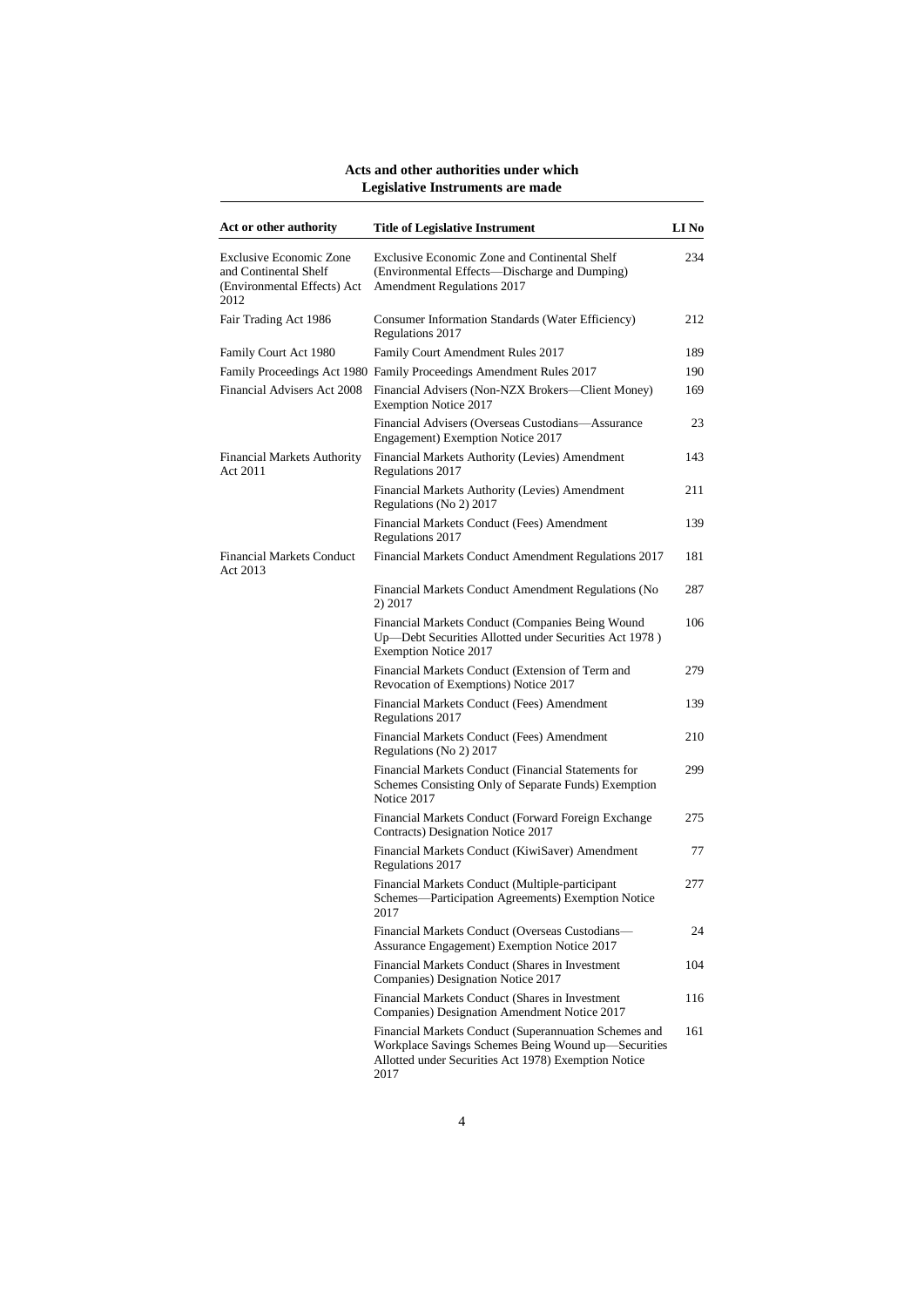| Act or other authority                                                                  | <b>Title of Legislative Instrument</b>                                                                                                                      | LI No |
|-----------------------------------------------------------------------------------------|-------------------------------------------------------------------------------------------------------------------------------------------------------------|-------|
|                                                                                         | Financial Markets Conduct (Unit Trusts and Group<br>Investment Funds Being Wound up-Securities Allotted<br>under Securities Act 1978) Exemption Notice 2017 | 160   |
|                                                                                         | Financial Markets Conduct (Wholesale Investor<br>Exclusion-\$750,000 Minimum Investment) Exemption<br>Notice 2017                                           | 3     |
|                                                                                         | Financial Reporting Act 2013 Financial Reporting (Levies) Amendment Regulations<br>2017                                                                     | 142   |
| <b>Financial Service Providers</b><br>(Registration and Dispute<br>Resolution) Act 2008 | Financial Service Providers (Fees) Amendment<br>Regulations 2017                                                                                            | 141   |
|                                                                                         | Financial Service Providers (Registration) Amendment<br>Regulations 2017                                                                                    | 288   |
| Fire and Emergency New<br>Zealand Act 2017                                              | Fire and Emergency New Zealand Act Commencement<br>Order 2017                                                                                               | 103   |
|                                                                                         | Fire and Emergency New Zealand (Fire Permits)<br>Regulations 2017                                                                                           | 101   |
|                                                                                         | Fire and Emergency New Zealand (Levy Rates and<br>Information Requirements in Transitional Period)<br>Regulations 2017                                      | 102   |
| Fisheries Act 1996                                                                      | Fisheries (Commercial Fishing) Amendment Regulations<br>2017                                                                                                | 230   |
|                                                                                         | Fisheries (Cost Recovery Levies for Conservation<br>Services) Order 2017                                                                                    | 206   |
|                                                                                         | Fisheries (Cost Recovery Levies for Fisheries Services)<br>Order 2017                                                                                       | 205   |
|                                                                                         | Fisheries (Electronic Monitoring on Vessels) Regulations<br>2017                                                                                            | 156   |
|                                                                                         | Fisheries (Geospatial Position Reporting) Regulations<br>2017                                                                                               | 155   |
|                                                                                         | Fisheries (High Seas Fishing Notifications—Commission<br>for the Conservation of Antarctic Marine Living<br>Resources) Amendment Notice 2017                | 284   |
|                                                                                         | Fisheries (High Seas Fishing Notifications—Commission<br>for the Conservation of Southern Bluefin Tuna)<br><b>Amendment Notice 2017</b>                     | 283   |
|                                                                                         | Fisheries (High Seas Fishing Notifications-South Pacific<br>Regional Fisheries Management Organisation)<br>Amendment Notice 2017                            | 48    |
|                                                                                         | Fisheries (High Seas Fishing Notifications: Western and<br>Central Pacific Fisheries Commission) Amendment Notice<br>2017                                   | 9     |
|                                                                                         | Fisheries (Ngāti Tūwharetoa, Raukawa, and Te Arawa<br>River Iwi) Regulations 2017                                                                           | 158   |
|                                                                                         | Fisheries (Reporting) Regulations 2017                                                                                                                      | 154   |
|                                                                                         | Fisheries (Southern Bluefin Tuna Catch Documentation<br>Scheme) Regulations 2017                                                                            | 54    |
|                                                                                         | Fisheries (Total Allowable Catch, Total Allowable<br>Commercial Catch, and Deemed Value Rates) Amendment<br>Notice 2017                                     | 47    |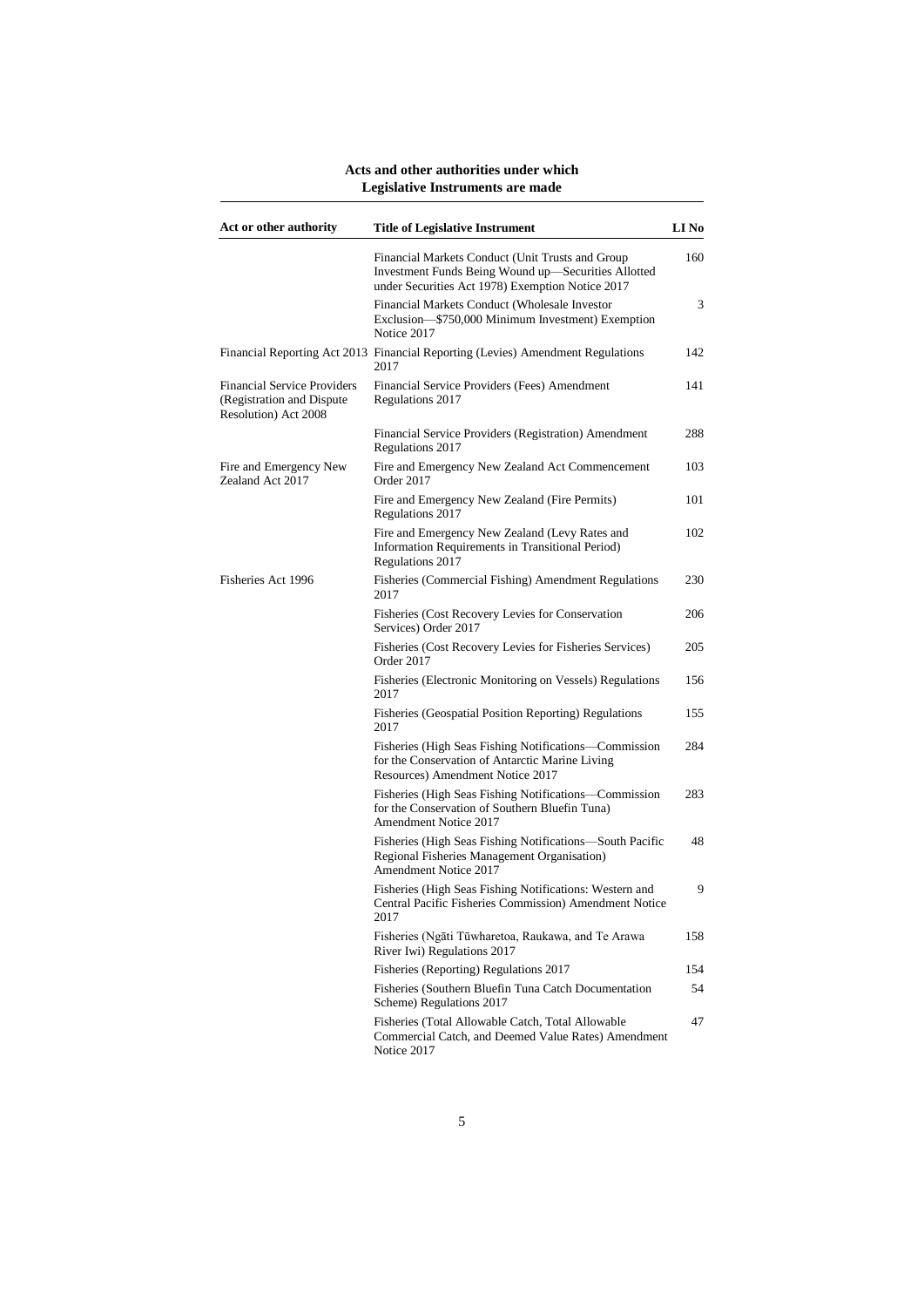| Act or other authority                                            | <b>Title of Legislative Instrument</b>                                                                                                       | <b>LI</b> No |
|-------------------------------------------------------------------|----------------------------------------------------------------------------------------------------------------------------------------------|--------------|
|                                                                   | Fisheries (Total Allowable Catch, Total Allowable<br>Commercial Catch, and Deemed Value Rates) Amendment<br>Notice (No 2) 2017               | 269          |
|                                                                   | Fisheries (Trawling) Amendment Regulations 2017                                                                                              | 157          |
| Fisheries (Kaimoana<br>Customary Fishing)<br>Regulations 1998     | Fisheries (Kaimoana Customary Fishing) Notice (No. 5)<br>2008 Amendment Notice 2017                                                          | 244          |
|                                                                   | Fisheries (Notification of Tangata Kaitiaki/Tiaki for<br>Area/Rohe Moana of Kahungunu ki Te Matau a Māui)<br>Notice 2017                     | 65           |
|                                                                   | Fisheries (Notification of Tāngata Kaitiaki/Tiaki for<br>Area/Rohe Moana of Nga Kaitiaki o Te Puaha-Oraeroa<br>Marae) Notice 2017            | 56           |
|                                                                   | Fisheries (Notification of Tāngata Kaitiaki/Tiaki for<br>Area/Rohe Moana of Nga Kaitiaki o Te Puaha-Te<br>Awamaarahi Marae) Notice 2017      | 151          |
|                                                                   | Fisheries (Notification of Tāngata Kaitiaki/Tiaki for<br>Area/Rohe Moana of Ngai Te Rangi, Ngati Ranginui, and<br>Ngāti Pūkenga) Notice 2017 | 267          |
|                                                                   | Fisheries (Notification of Tāngata Kaitiaki/Tiaki for<br>Area/Rohe Moana of Ngati Hine) Notice 2017                                          | 164          |
|                                                                   | Fisheries (Notification of Tangata Kaitiaki/Tiaki for<br>Area/Rohe Moana of Ngāti Kuta-Patukeha) Notice 2017                                 | 49           |
|                                                                   | Fisheries (Notification of Tāngata Kaitiaki/Tiaki for<br>Area/Rohe Moana of Ngāti Wakarara and Ngāti Hau)<br>Notice 2017                     | 276          |
|                                                                   | Fisheries (Notification of Tangata Kaitiaki/Tiaki for<br>Area/Rohe Moana of Rongomaiwahine) Notice 2017                                      | 1            |
|                                                                   | Fisheries (Notification of Tangata Kaitiaki/Tiaki for<br>Area/Rohe Moana of Te Papatapu Marae/Ngā Hapū o<br>Aotea Moana) Notice 2017         | 88           |
| Fisheries (South Island<br>Customary Fishing)<br>Regulations 1999 | Fisheries (Declaration of Lyttelton Harbour/Whakaraupō<br>Mātaitai Reserve) Notice 2017                                                      | 126          |
|                                                                   | Fisheries (Notification of Lyttelton Harbour/Whakaraupo<br>Mātaitai Reserve and Tāngata Tiaki/Kaitiaki) Notice 2017                          | 127          |
|                                                                   | Fisheries (Notification of Tangata Tiaki/Kaitiaki for<br>Area/Rohe Moana of Te Rūnanga o Makaawhio) Notice<br>2017                           | 165          |
|                                                                   | Fisheries (Notification of Tangata Tiaki/Kaitiaki for<br>Area/Rohe Moana of Te Rūnanga o Ōtākou) Notice 2017                                 | 105          |
|                                                                   | Fisheries (Notification of Tāngata Tiaki/Kaitiaki for<br>Area/Rohe Moana of Te Taumutu Rūnanga) Notice 2017                                  | 245          |
|                                                                   | Fisheries (Notification of Tāngata Tiaki/Kaitiaki for<br>Ōkārito Lagoon Mātaitai Reserve) Notice 2017                                        | 163          |
|                                                                   | Fisheries (Notification of Tāngata Tiaki/Kaitiaki for<br>Waihao Mātaitai Reserve) Notice 2017                                                | 125          |
| Food Act 2014                                                     | Food Amendment Regulations 2017                                                                                                              | 99           |
| Gambling Act 2003                                                 | Digital Instant Game Rules 2017                                                                                                              | 166          |
|                                                                   | Gambling (Fees) Amendment Regulations 2017                                                                                                   | 264          |
|                                                                   | Lotto Amendment Rules 2017                                                                                                                   | 6            |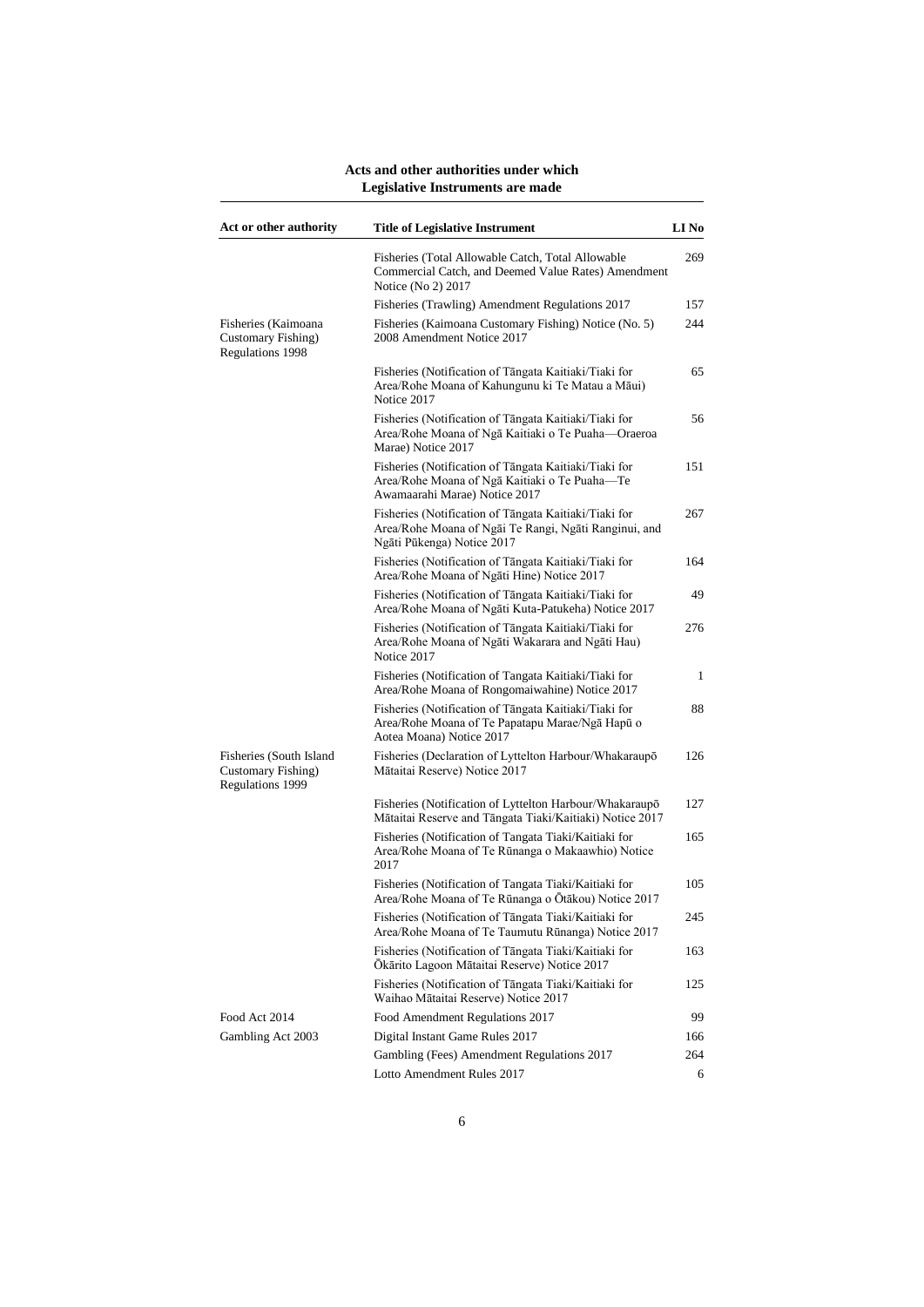| Act or other authority                                                  | <b>Title of Legislative Instrument</b>                                                                                | LI No |
|-------------------------------------------------------------------------|-----------------------------------------------------------------------------------------------------------------------|-------|
| Gas Act 1992                                                            | Gas (Dispute Resolution Scheme Membership) Class<br><b>Exemption Amendment Regulations 2017</b>                       | 243   |
|                                                                         | Gas (Levy of Industry Participants) Regulations 2017                                                                  | 98    |
| Geographical Indications<br>(Wine and Spirits)<br>Registration Act 2006 | Geographical Indications (Wine and Spirits) Registration<br>Act Commencement Order 2017                               | 145   |
|                                                                         | Geographical Indications (Wine and Spirits) Registration<br>Regulations 2017                                          | 146   |
| Goods and Services Tax Act<br>1985                                      | Goods and Services Tax (Grants and Subsidies)<br>Amendment Order 2017                                                 | 26    |
| Governor-General Act 2010                                               | Governor-General (Allowance) Order 2017                                                                               | 10    |
|                                                                         | Governor-General (Annuities) Determination 2017                                                                       | 79    |
|                                                                         | Governor-General (Salary) Determination 2017                                                                          | 298   |
| Hazardous Substances and<br>New Organisms Act 1996                      | Hazardous Substances and New Organisms Amendment<br>Act 2015 (Transitional Controls) Regulations 2017                 | 281   |
|                                                                         | Hazardous Substances (Health and Safety Reform<br>Revocations) Regulations 2017                                       | 233   |
| Hazardous Substances and<br>Act 2015                                    | Hazardous Substances and New Organisms Amendment<br>New Organisms Amendment Act 2015 Commencement Order 2017          | 232   |
| Health and Safety at Work<br>Act 2015                                   | Health and Safety at Work (Asbestos) Amendment<br>Regulations 2017                                                    | 63    |
|                                                                         | Health and Safety at Work (Hazardous Substances)<br>Regulations 2017                                                  | 131   |
|                                                                         | Health and Safety at Work (Hazardous Substances)<br>Amendment Regulations 2017                                        | 285   |
|                                                                         | Health and Safety at Work (Infringement Offences and<br>Fees) Amendment Regulations 2017                              | 132   |
|                                                                         | Health and Safety at Work (Major Hazard Facilities)<br><b>Amendment Regulations 2017</b>                              | 60    |
|                                                                         | Health and Safety at Work (Major Hazard Facilities)<br>Amendment Regulations (No 2) 2017                              | 222   |
|                                                                         | Health and Safety at Work (Mining Operations and<br>Quarrying Operations) Amendment Regulations 2017                  | 62    |
|                                                                         | Health and Safety at Work (Petroleum Exploration and<br>Extraction) Amendment Regulations 2017                        | 61    |
|                                                                         | Health and Safety in Employment Amendment<br>Regulations 2017                                                         | 64    |
|                                                                         | Health and Safety in Employment (Pressure Equipment,<br>Cranes, and Passenger Ropeways) Amendment<br>Regulations 2017 | 223   |
| <b>Health Practitioners</b><br>Competence Assurance Act<br>2003         | Health Practitioners Competence Assurance (Designation<br>of Oral Health Therapy as Health Profession) Order 2017     | 307   |
|                                                                         | Health Practitioners (Protected Quality Assurance<br>Activity-ANZGOSA Audit) Notice 2017                              | 271   |
|                                                                         | Health Practitioners (Protected Quality Assurance<br>Activity-Australasian Vascular Audit) Notice 2016                | 4     |
|                                                                         | Health Practitioners (Protected Quality Assurance<br>Activity-Capital and Coast DHB) Notice 2016                      | 5     |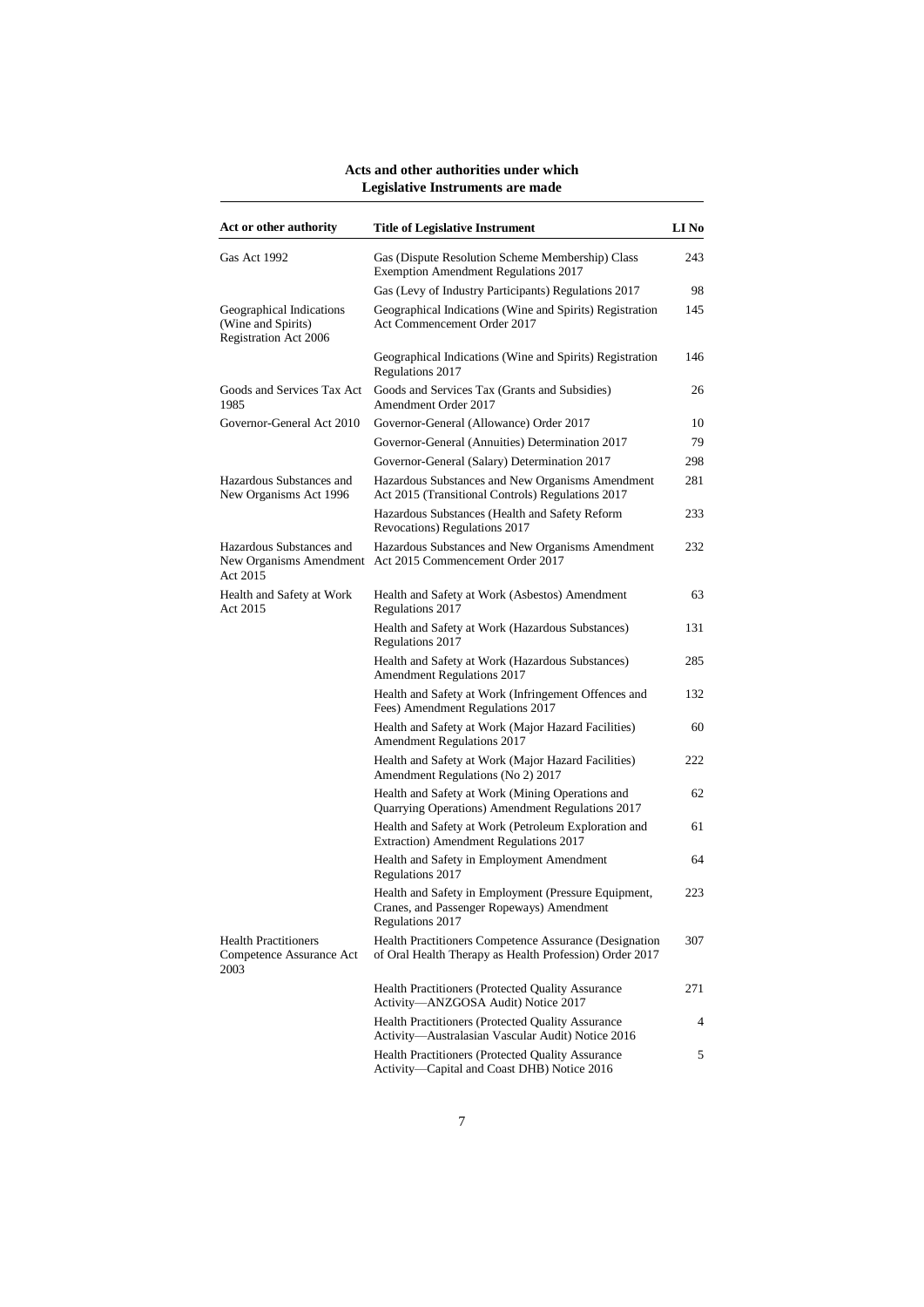| Act or other authority                               | <b>Title of Legislative Instrument</b>                                                                                                                                                 | LI No |
|------------------------------------------------------|----------------------------------------------------------------------------------------------------------------------------------------------------------------------------------------|-------|
|                                                      | <b>Health Practitioners (Protected Quality Assurance</b><br>Activity-New Zealand Family Planning Association<br>Incorporated) Notice 2017                                              | 273   |
|                                                      | Health Practitioners (Protected Quality Assurance<br>Activity-Royal Australian and New Zealand College of<br>Obstetricians and Gynaecologists Practice Visit<br>Programme) Notice 2017 | 272   |
|                                                      | Health Practitioners (Protected Quality Assurance<br>Activity-SATURN) Notice 2017                                                                                                      | 270   |
| Holidays Amendment Act<br>(No 2) 2016                | Holidays Amendment Act (No 2) 2016 Commencement<br>Order 2017                                                                                                                          | 200   |
| Housing Areas Act 2013                               | Housing Accords and Special Housing Accords and Special Housing Areas (Nelson)<br>Order 2017                                                                                           | 237   |
|                                                      | Housing Accords and Special Housing Areas Orders<br>Revocation Order 2017                                                                                                              | 240   |
|                                                      | Housing Accords and Special Housing Areas<br>(Queenstown-Lakes) Order 2017                                                                                                             | 239   |
|                                                      | Housing Accords and Special Housing Areas (Schedule 1)<br>Order 2017                                                                                                                   | 257   |
|                                                      | Housing Accords and Special Housing Areas (Tasman)<br>Order 2017                                                                                                                       | 238   |
|                                                      | Housing Accords and Special Housing Areas (Tauranga)<br>Order 2017                                                                                                                     | 235   |
|                                                      | Housing Accords and Special Housing Areas (Wellington)<br>Order 2017                                                                                                                   | 236   |
|                                                      | Housing Accords and Special Housing Areas (Western<br>Bay of Plenty) Order 2017                                                                                                        | 36    |
| Hurunui/Kaikōura<br>Earthquakes Recovery Act<br>2016 | Hurunui/Kaikōura Earthquakes Recovery (Rating<br>Valuations Act-Kaikoura District Council) Order 2017                                                                                  | 138   |
|                                                      | Hurunui/Kaikōura Earthquakes Recovery (Unreinforced<br>Masonry Buildings) Order 2017                                                                                                   | 25    |
| Immigration Act 2009                                 | Immigration (Carriers' Information Obligations)<br><b>Amendment Regulations 2017</b>                                                                                                   | 53    |
|                                                      | Immigration (Carriers' Information Obligations)<br>Amendment Regulations (No 2) 2017                                                                                                   | 254   |
|                                                      | Immigration (Carriers' Infringement Offences, Fees, and<br>Forms) Amendment Regulations 2017                                                                                           | 255   |
|                                                      | Immigration (Visa, Entry Permission, and Related Matters)<br>Amendment Regulations 2017                                                                                                | 52    |
| Income Tax Act 2007                                  | Double Tax Agreements (San Marino) Order 2017                                                                                                                                          | 209   |
|                                                      | Double Taxation Relief (India) Amendment Order 2017                                                                                                                                    | 208   |
|                                                      | Income Tax (Deemed Rate of Return on Attributing)<br>Interests in Foreign Investment Funds, 2016-17 Income<br>Year) Order 2017                                                         | 178   |
|                                                      | Income Tax (Employment-related Remedial Payments)<br>Regulations 2017                                                                                                                  | 241   |
| Interpretation Act 1999                              | Student Allowances (Increase for 2018) Amendment<br>Regulations 2017                                                                                                                   | 294   |
| Judicature Act 1908                                  | Judicial Salaries and Allowances Determination 2017                                                                                                                                    | 41    |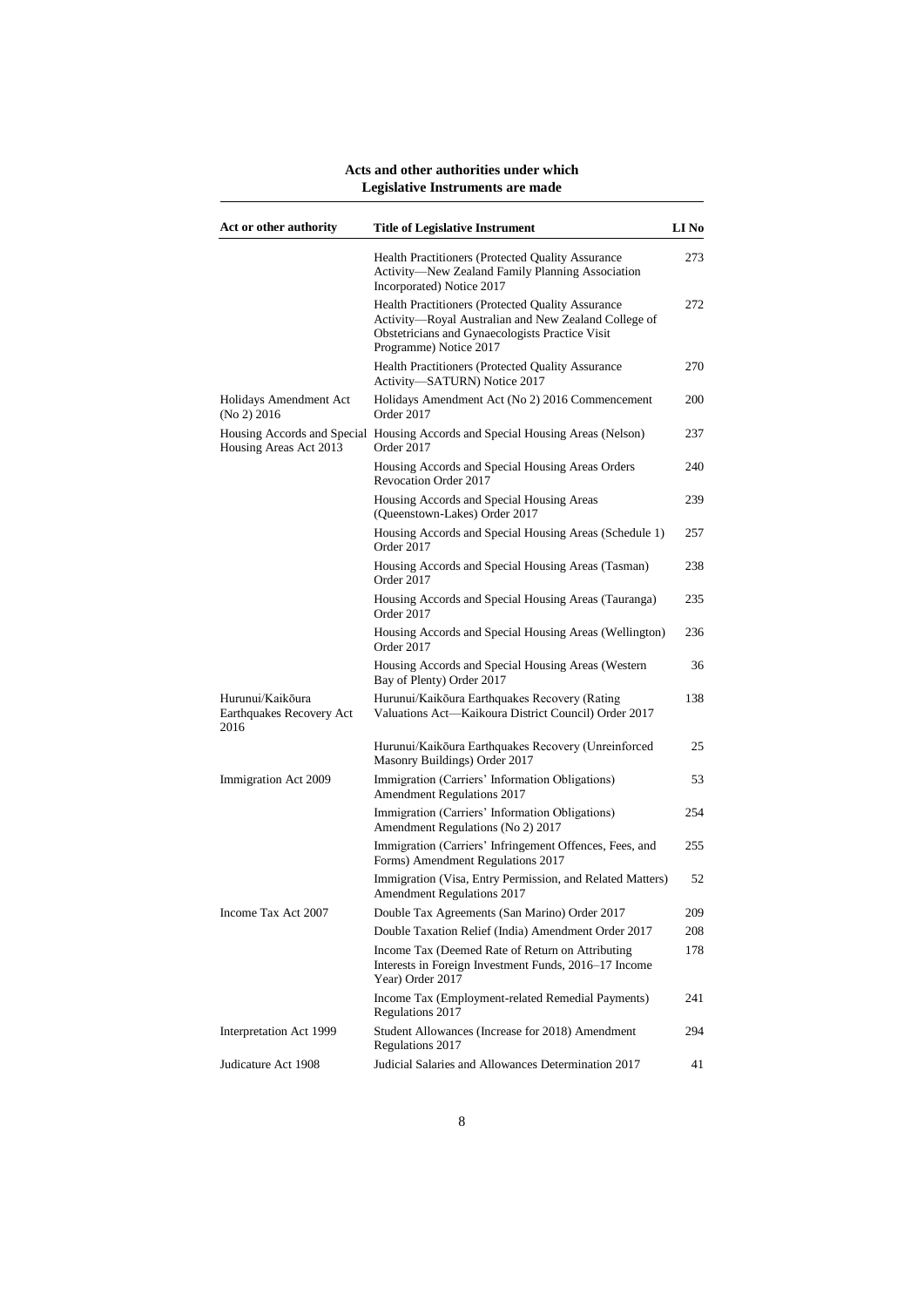| Act or other authority                              | <b>Title of Legislative Instrument</b>                                                                                              | LI No |
|-----------------------------------------------------|-------------------------------------------------------------------------------------------------------------------------------------|-------|
| Kiwifruit Industry<br>Restructuring Act 1999        | Kiwifruit Export Amendment Regulations 2017                                                                                         | 159   |
| Land Transport Act 1998                             | Land Transport (Approved Vehicle Surveillance<br>Equipment) Notice 2017                                                             | 289   |
|                                                     | Land Transport (Driver Licensing) Amendment Rule 2017                                                                               | 265   |
|                                                     | Land Transport (Driver Licensing and Driver Testing)<br>Fees) Amendment Regulations 2017                                            | 92    |
|                                                     | Land Transport (Facilitated Cost-sharing Arrangement<br>Maximum Reimbursement) Notice 2017                                          | 274   |
|                                                     | Land Transport (Offences and Penalties) Amendment<br>Regulations 2017                                                               | 252   |
|                                                     | Land Transport (Road User) Amendment Rule 2017                                                                                      | 171   |
|                                                     | <b>Transport Services Licensing Amendment Regulations</b><br>2017                                                                   | 91    |
|                                                     | <b>Transport Services Licensing Amendment Regulations</b><br>(No 2) 2017                                                            | 253   |
| Local Government Act 2002                           | Local Government (City Rail Link Limited) Exemption<br>Order 2017                                                                   | 228   |
|                                                     | Local Government Elected Members (2016/17) (Certain<br>Local Authorities) Amendment Determination 2017                              | 39    |
|                                                     | Local Government Elected Members (2016/17) (Certain<br>Local Authorities) Determination 2016 Amendment<br>Determination (No 2) 2017 | 118   |
|                                                     | Local Government Members (2016/17) (Canterbury<br>Regional Council) Amendment Determination 2017                                    | 40    |
|                                                     | Local Government Members (2016/17) (Canterbury<br>Regional Council) Amendment Determination 2017<br>Amendment Determination 2017    | 58    |
|                                                     | Local Government Members (2016/17) (Canterbury<br>Regional Council) Amendment Determination (No 2) 2017                             | 57    |
|                                                     | Local Government Members (2017/18) (Local Authorities)<br>Determination 2017                                                        | 167   |
|                                                     | Local Government Members (2017/18) (Local Authorities)<br><b>Amendment Determination 2017</b>                                       | 278   |
|                                                     | Maori Trust Boards Act 1955 Aorangi Māori Trust Board Order 2017                                                                    | 16    |
| Marine and Coastal Area<br>(Takutai Moana) Act 2011 | Marine and Coastal Area (Takutai Moana) (Wardens)<br>Regulations 2017                                                               | 95    |
|                                                     | Maritime Transport Act 1994 Lake Taupo (Crown Facilities, Permits and Fees)<br>Amendment Regulations 2017                           | 153   |
|                                                     | Maritime Transport (Infringement Fees for Offences-Bay<br>of Plenty Regional Navigation Safety Bylaw 2017)<br>Regulations 2017      | 150   |
|                                                     | Maritime Transport (Infringement Fees for Offences—<br>Lake Taupō Navigation Safety Bylaw 2017) Regulations<br>2017                 | 149   |
| Marriage Act 1955                                   | Marriage (Fees) Amendment Regulations 2017                                                                                          | 69    |
| Medicines Act 1981                                  | Medicines (Approved Laboratories and Analysts in<br>Charge) Amendment Notice 2017                                                   | 7     |
| Medicines Amendment Act<br>2016                     | Medicines Amendment Act 2016 Commencement Order<br>2017                                                                             | 195   |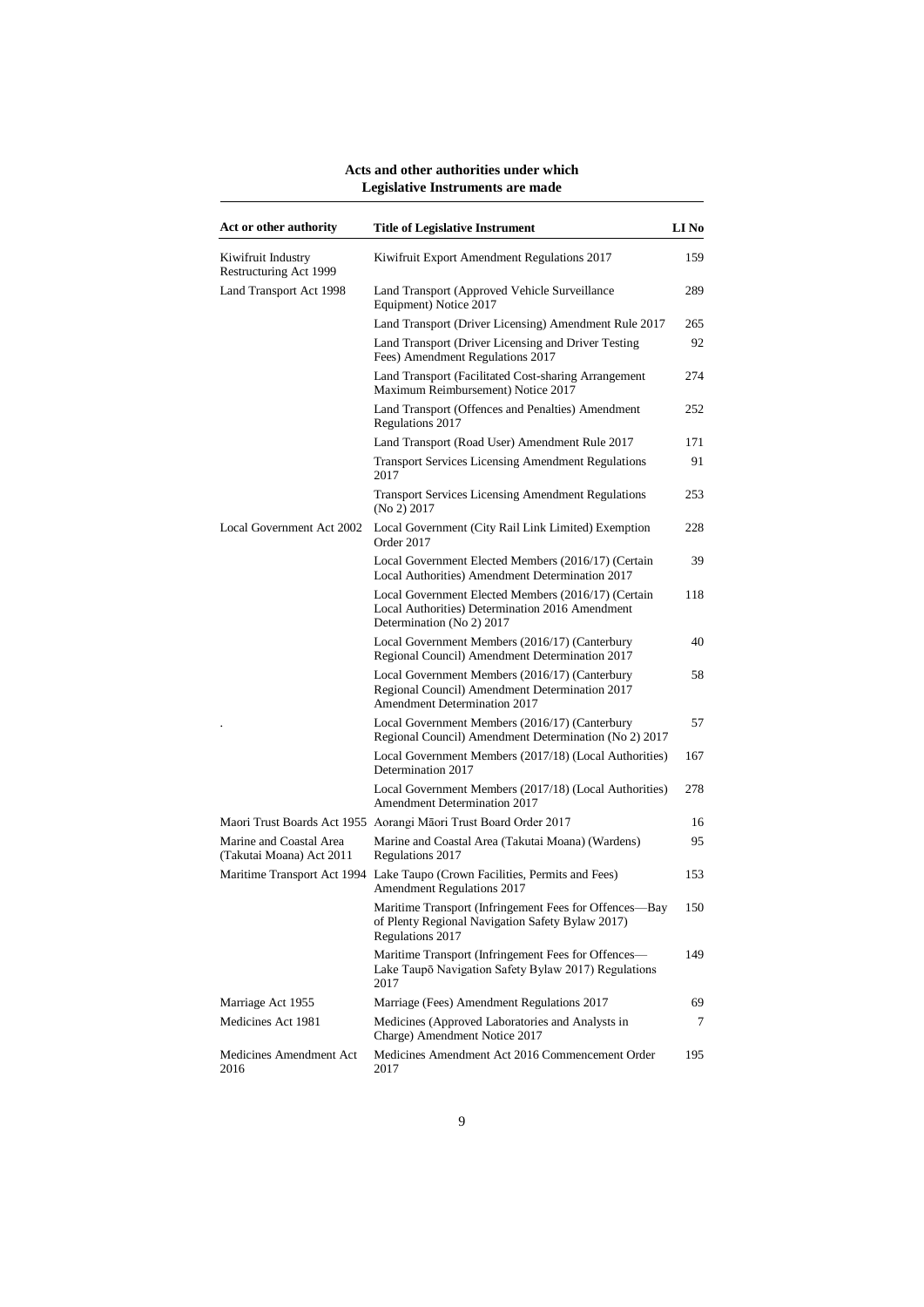| Act or other authority                                                            | <b>Title of Legislative Instrument</b>                                                                                                                          | LI No |
|-----------------------------------------------------------------------------------|-----------------------------------------------------------------------------------------------------------------------------------------------------------------|-------|
| Members of Parliament<br>(Remuneration and Services)<br>Act 2013                  | Members of Parliament (Accommodation Services for<br>Members and Travel Services for Family Members and<br>Former Prime Ministers) Amendment Determination 2017 | 117   |
|                                                                                   | Members of Parliament (Accommodation Services for<br>Members and Travel Services for Family Members)<br>Determination 2017                                      | 263   |
|                                                                                   | Members of Parliament (Former Prime Ministers Travel<br>Services) Determination 2017                                                                            | 261   |
|                                                                                   | Parliamentary Annuities Determination 2017                                                                                                                      | 38    |
|                                                                                   | Parliamentary Salaries and Allowances Determination<br>2017                                                                                                     | 262   |
| Mental Health (Compulsory<br>Assessment and Treatment)<br>Act 1992                | Mental Health (Forms) Amendment Regulations 2017                                                                                                                | 306   |
| Mental Health (Compulsory<br>Assessment and Treatment)<br>Amendment Act 2016      | Mental Health (Compulsory Assessment and Treatment)<br>Amendment Act 2016 Commencement Order 2017                                                               | 196   |
| Minimum Wage Act 1983                                                             | Minimum Wage Order 2017                                                                                                                                         | 11    |
| Misuse of Drugs Act 1975                                                          | Misuse of Drugs Amendment Regulations 2017                                                                                                                      | 198   |
|                                                                                   | Misuse of Drugs (Approved Laboratories and Analysts in<br>Charge) Amendment Notice 2017                                                                         | 8     |
| Act 2016                                                                          | Misuse of Drugs Amendment Misuse of Drugs Amendment Act 2016 Commencement<br>Order 2017                                                                         | 197   |
| National Library of New<br>Zealand (Te Puna<br>Mātauranga o Aotearoa) Act<br>2003 | National Library Requirement (Phonographic Documents)<br>Notice 2017                                                                                            | 180   |
| National Parks Act 1980                                                           | Kahurangi National Park Amendment Bylaws 2017                                                                                                                   | 268   |
| New Zealand Horticulture<br>Export Authority Act 1987                             | New Zealand Horticulture Export Authority (Fees and<br>Levies) Regulations 2017                                                                                 | 229   |
| New Zealand Public Health<br>and Disability Act 2000                              | Health Entitlement Cards Amendment Regulations 2017                                                                                                             | 29    |
|                                                                                   | New Zealand Public Health and Disability (Health<br>Promotion Agency Levy) Order 2017                                                                           | 85    |
| and Retirement Income Act<br>2001                                                 | New Zealand Superannuation Social Security (Rates of Benefits and Allowances) Order<br>2017                                                                     | 30    |
| Ngati Tuwharetoa, Raukawa,<br>and Te Arawa River Iwi<br>Waikato River Act 2010    | Fisheries (Ngāti Tūwharetoa, Raukawa, and Te Arawa<br>River Iwi) Regulations 2017                                                                               | 158   |
| Ombudsmen Act 1975                                                                | Ombudsmen Act (Schedule 1-Oranga Tamariki-<br>Ministry for Children) Order 2017                                                                                 | 301   |
|                                                                                   | Ombudsmen Act (Schedule 1-Te Kāhui Whakamana Rua<br>Tekau mā Iwa-Pike River Recovery Agency) Order 2017                                                         | 293   |
| Oranga Tamariki Act 1989                                                          | Children, Young Persons, and Their Families Amendment<br><b>Rules 2017</b>                                                                                      | 184   |
|                                                                                   | Oranga Tamariki (Minimum Rates of Payment for Board<br>and Lodgings) Order 2017                                                                                 | 35    |
| Outer Space and High-<br>altitude Activities Act 2017                             | Outer Space and High-altitude Activities (Definition of<br>High-altitude Vehicle) Regulations 2017                                                              | 251   |
|                                                                                   | Outer Space and High-altitude Activities (Licences and<br>Permits) Regulations 2017                                                                             | 250   |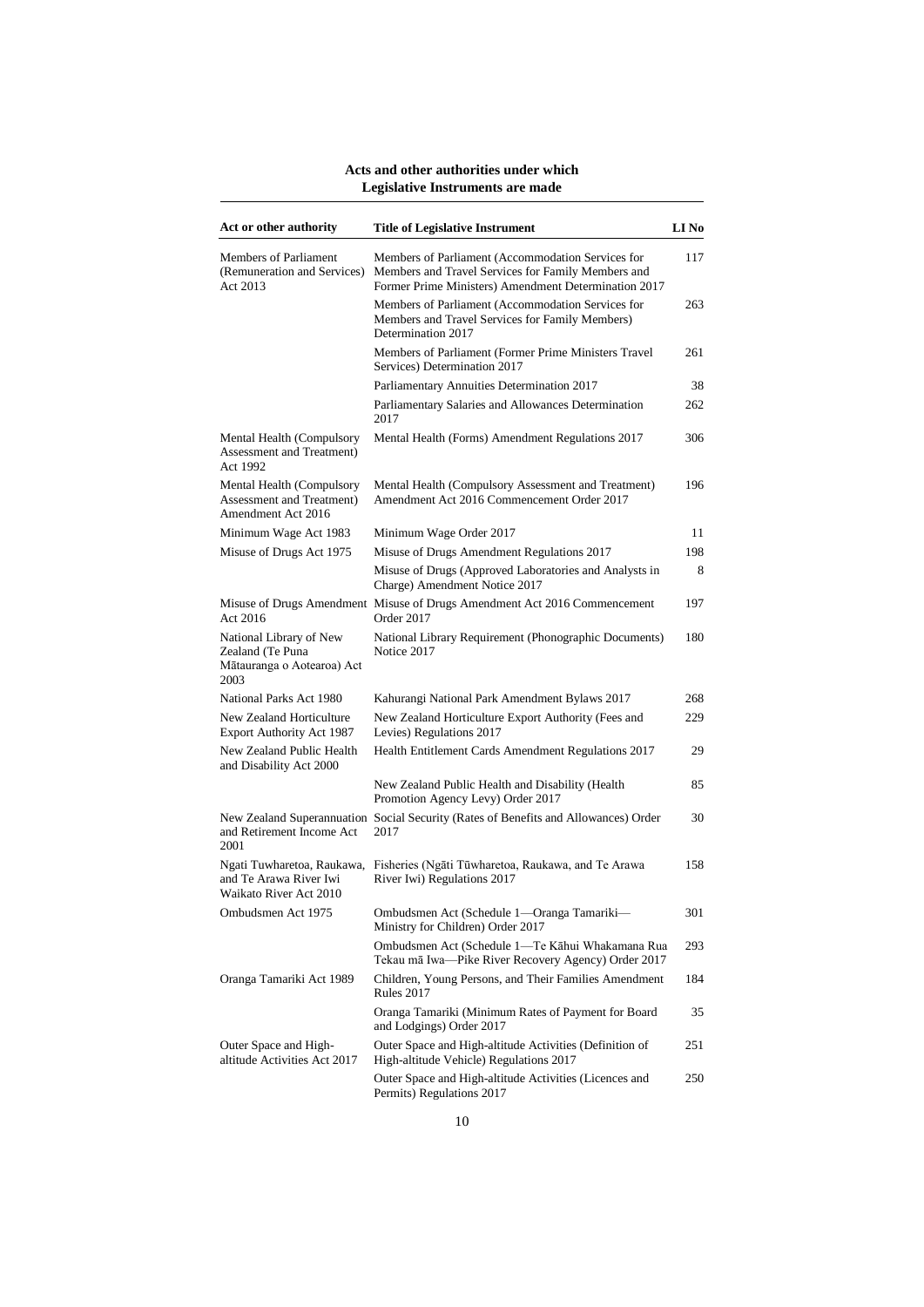| Act or other authority                                                                 | <b>Title of Legislative Instrument</b>                                                                                                     | LI No |
|----------------------------------------------------------------------------------------|--------------------------------------------------------------------------------------------------------------------------------------------|-------|
| Parental Leave and<br><b>Employment Protection Act</b><br>1987                         | Parental Leave and Employment Protection Amendment<br>Regulations 2017                                                                     | 13    |
|                                                                                        | Parental Leave and Employment Protection (Rate of<br>Parental Leave Payment) Regulations Revocation Order<br>2017                          | 12    |
| Patents (Trans-Tasman)<br>Patent Attorneys and Other<br>Matters) Amendment Act<br>2016 | Patents (Trans-Tasman Patent Attorneys and Other<br>Matters) Amendment Act 2016 Commencement Order<br>2017                                 | 2     |
| <b>Personal Property Securities</b><br>Act 1999                                        | Personal Property Securities Amendment Regulations<br>2017                                                                                 | 144   |
| Policing Act 2008                                                                      | Policing (Cost Recovery) Regulations 2017                                                                                                  | 90    |
| Privacy Act 1993                                                                       | Privacy (Information Sharing Agreement between Inland<br>Revenue and Ministry of Social Development) Order 2017                            | 176   |
|                                                                                        | Privacy (Information Sharing Agreement between<br>Ministry of Justice and Crown Law Office) Order 2017                                     | 218   |
|                                                                                        | Privacy (Information Sharing Agreement Between<br>Ministry of Justice and Statistics New Zealand) Order<br>2017                            | 51    |
| Protection of Personal and<br>Property Rights Act 1988                                 | Protection of Personal and Property Rights (Enduring<br>Powers of Attorney Forms and Prescribed Information)<br>Amendment Regulations 2017 | 44    |
| Public Finance Act 1989                                                                | Public Finance (City Rail Link Limited) Order 2017                                                                                         | 109   |
|                                                                                        | Public Finance (Fairway Resolution Limited) Order 2017                                                                                     | 183   |
|                                                                                        | Public Finance (National Pacific Radio Trust) Order 2017                                                                                   | 129   |
|                                                                                        | Public Finance (Transfers Between Outputs) Order 2017                                                                                      | 128   |
| Radiation Safety Act 2016                                                              | Radiation Safety Amendment Regulations 2017                                                                                                | 308   |
| Radiocommunications Act<br>1989                                                        | Radiocommunications Amendment Regulations 2017                                                                                             | 120   |
| Rates Rebate Act 1973                                                                  | Rates Rebate (Specified Amounts) Order 2017                                                                                                | 110   |
| Real Estate Agents Act 2008                                                            | Real Estate Agents (Exemptions) Regulations 2017                                                                                           | 220   |
|                                                                                        | Real Estate Agents (Licensing) Amendment Regulations<br>2017                                                                               | 221   |
| Registered Architects Act<br>2005                                                      | Registered Architects Amendment Rules 2017                                                                                                 | 297   |
| <b>Regulatory Systems</b><br>(Commercial Matters)<br>Amendment Act 2017                | Regulatory Systems (Commercial Matters) Amendment<br>Act 2017 Commencement Order 2017                                                      | 182   |
| 1977                                                                                   | Remuneration Authority Act Coroners (Salaries and Superannuation) Determination<br>2017                                                    | 162   |
|                                                                                        | Governor-General (Annuities) Determination 2017                                                                                            | 79    |
|                                                                                        | Governor-General (Salary) Determination 2017                                                                                               | 298   |
|                                                                                        | Judicial Salaries, Allowances, and Superannuation (Court<br>Martial Appeal Court and Court Martial) Determination<br>2017                  | 80    |
|                                                                                        | Judicial Salaries and Allowances Determination 2017                                                                                        | 41    |
|                                                                                        | Judicial Salaries and Allowances (2017/18) Determination<br>2017                                                                           | 280   |
|                                                                                        | Local Government Elected Members (2016/17) (Certain<br>Local Authorities) Amendment Determination 2017                                     | 39    |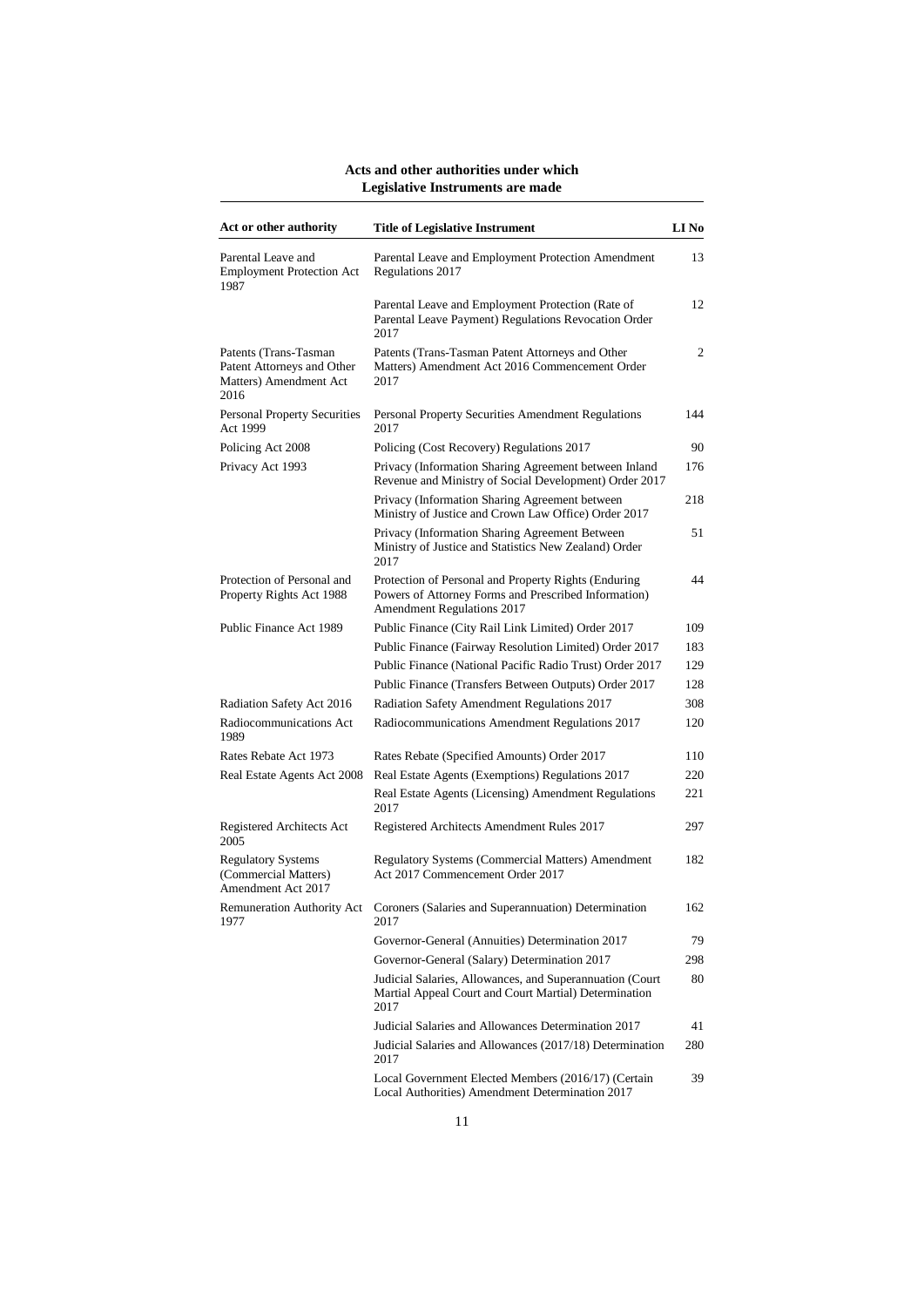| Act or other authority                                          | <b>Title of Legislative Instrument</b>                                                                                                                          | LI No |
|-----------------------------------------------------------------|-----------------------------------------------------------------------------------------------------------------------------------------------------------------|-------|
|                                                                 | Local Government Elected Members (2016/17) (Certain<br>Local Authorities) Determination 2016 Amendment<br>Determination (No 2) 2017                             | 118   |
|                                                                 | Local Government Members (2016/17) (Canterbury<br>Regional Council) Amendment Determination 2017                                                                | 40    |
|                                                                 | Local Government Members (2016/17) (Canterbury<br>Regional Council) Amendment Determination (No 2) 2017                                                         | 57    |
|                                                                 | Local Government Members (2016/17) (Canterbury<br>Regional Council) Amendment Determination 2017<br><b>Amendment Determination 2017</b>                         | 58    |
|                                                                 | Local Government Members (2017/18) (Local Authorities)<br>Determination 2017                                                                                    | 167   |
|                                                                 | Local Government Members (2017/18) (Local Authorities)<br>Amendment Determination 2017                                                                          | 278   |
|                                                                 | Members of Parliament (Accommodation Services for<br>Members and Travel Services for Family Members and<br>Former Prime Ministers) Amendment Determination 2017 | 117   |
|                                                                 | Members of Parliament (Accommodation Services for<br>Members and Travel Services for Family Members)<br>Determination 2017                                      | 263   |
|                                                                 | Members of Parliament (Former Prime Ministers Travel<br>Services) Determination 2017                                                                            | 261   |
|                                                                 | Parliamentary Annuities Determination 2017                                                                                                                      | 38    |
|                                                                 | Parliamentary Salaries and Allowances Determination<br>2017                                                                                                     | 262   |
| Reserve Bank of New<br>Zealand Act 1989                         | Reserve Bank of New Zealand (Designated Settlement<br>System-NZCDC) Amendment Order 2017                                                                        | 119   |
| Resource Management Act<br>1991                                 | Resource Management (Exemption) Regulations 2017                                                                                                                | 21    |
|                                                                 | Resource Management (Exemption) Regulations 2017<br><b>Amendment Regulations 2017</b>                                                                           | 111   |
|                                                                 | Resource Management (Forms, Fees, and Procedure)<br>Amendment Regulations 2017                                                                                  | 231   |
|                                                                 | Resource Management (National Environmental Standards<br>for Plantation Forestry) Regulations 2017                                                              | 174   |
| <b>Riccarton Racecourse</b><br>Development Enabling Act<br>2016 | Riccarton Racecourse Development Enabling Order 2017                                                                                                            | 89    |
|                                                                 | Road User Charges Act 2012 Road User Charges (Exemption Period for Heavy Electric<br>RUC Vehicles) Order 2017                                                   | 172   |
| Royal Warrant dated 7 May<br>1992                               | New Zealand General Service Medal (Bougainville)<br>Amendment Regulations 2016                                                                                  | 42    |
| Sale and Supply of Alcohol<br>Act 2012                          | Sale and Supply of Alcohol Amendment Regulations 2017                                                                                                           | 219   |
| Senior Courts Act 2016                                          | High Court Rules 2016 Amendment Rules 2017                                                                                                                      | 27    |
|                                                                 | High Court Rules 2016 Amendment Rules (No 2) 2017                                                                                                               | 191   |
|                                                                 | High Court Rules 2016 (Commercial Panel) Amendment<br>Rules 2017                                                                                                | 192   |
|                                                                 | Judicial Salaries and Allowances (2017/18) Determination<br>2017                                                                                                | 280   |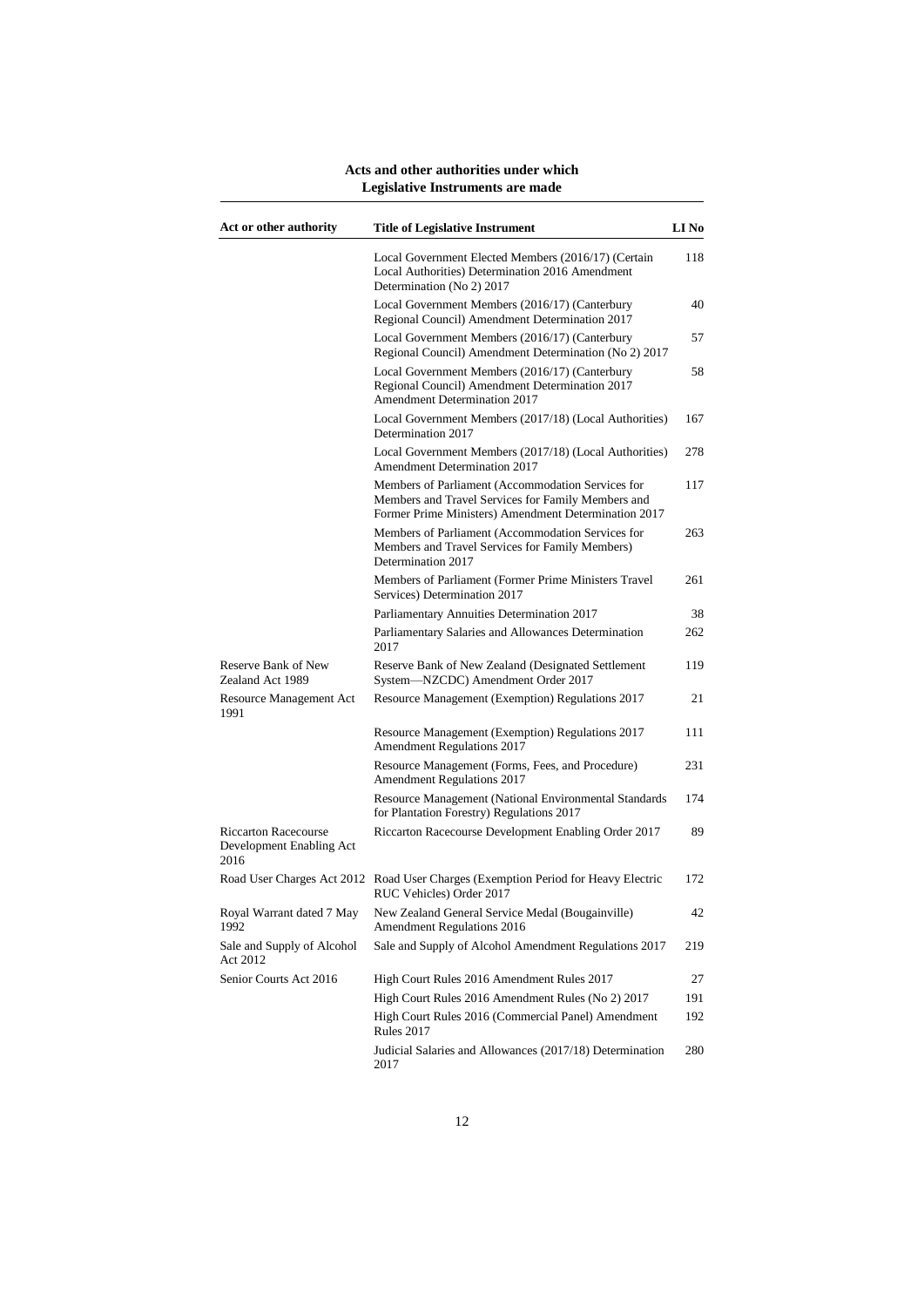| Act or other authority                                                                             | <b>Title of Legislative Instrument</b>                                                                          | LI No |
|----------------------------------------------------------------------------------------------------|-----------------------------------------------------------------------------------------------------------------|-------|
|                                                                                                    | Privacy (Information Sharing Agreement between<br>Ministry of Justice and Crown Law Office) Order 2017          | 218   |
|                                                                                                    | Privacy (Information Sharing Agreement Between<br>Ministry of Justice and Statistics New Zealand) Order<br>2017 | 51    |
|                                                                                                    | Senior Courts (Access to Court Documents) Rules 2017                                                            | 193   |
|                                                                                                    | Senior Courts (High Court Commercial Panel) Order 2017                                                          | 199   |
| <b>Smoke-free Environments</b><br>Act 1990                                                         | Smoke-free Environments Regulations 2017                                                                        | 123   |
| Social Security Act 1964                                                                           | Health Entitlement Cards Amendment Regulations 2017                                                             | 29    |
|                                                                                                    | Social Security (Budget 2017—Rates of, and Areas for,<br>Accommodation Supplement) Order 2017                   | 133   |
|                                                                                                    | Social Security (Childcare Assistance) Amendment<br>Regulations 2017                                            | 31    |
|                                                                                                    | Social Security (Childcare Assistance) Amendment<br>Regulations (No 2) 2017                                     | 256   |
|                                                                                                    | Social Security (Income and Cash Assets Exemptions)<br>Amendment Regulations 2017                               | 32    |
|                                                                                                    | Social Security (Income and Cash Assets Exemptions)<br>Amendment Regulations (No 2) 2017                        | 224   |
|                                                                                                    | Social Security (Long-term Residential Care) Amendment<br>Regulations 2017                                      | 28    |
|                                                                                                    | Social Security (Long-term Residential Care) Amendment<br>Regulations (No 2) 2017                               | 96    |
|                                                                                                    | Social Security (Long-term Residential Care) Amendment<br>Regulations (No 3) 2017                               | 226   |
|                                                                                                    | Social Security (Overseas Pension Deduction) Amendment<br>Regulations 2017                                      | 227   |
|                                                                                                    | Social Security (Rates of Benefits and Allowances) Order<br>2017                                                | 30    |
|                                                                                                    | Social Security (Temporary Additional Support)<br>Amendment Regulations 2017                                    | 33    |
|                                                                                                    | Social Security (Temporary Additional Support)<br>Amendment Regulations (No 2) 2017                             | 225   |
| Social Welfare (Reciprocity<br>Agreements, and New<br>Zealand Artificial Limb<br>Service) Act 1990 | Social Welfare (Reciprocity with Australia) Order 2017                                                          | 86    |
| State Sector Act 1988                                                                              | State Sector (Oranga Tamariki—Ministry for Children)<br>Order 2017                                              | 300   |
|                                                                                                    | State Sector (Social Investment Agency) Order 2017                                                              | 67    |
|                                                                                                    | State Sector (Te Kāhui Whakamana Rua Tekau mā Iwa-<br>Pike River Recovery Agency) Order 2017                    | 292   |
| Student Loan Scheme Act<br>2011                                                                    | Student Loan Scheme (Repayment Threshold) Regulations<br>2017                                                   | 309   |
| Takeovers Act 1993                                                                                 | Takeovers Code (Class Exemptions) Notice (No 2) 2001<br><b>Amendment Notice 2017</b>                            | 17    |
|                                                                                                    | Takeovers Code (Class Exemptions) Notice (No 2) 2001<br>Amendment Notice (No 2) 2017                            | 115   |
|                                                                                                    | Takeovers Code (Class Exemptions) Notice (No 2) 2001<br>Amendment Notice (No 3) 2017                            | 266   |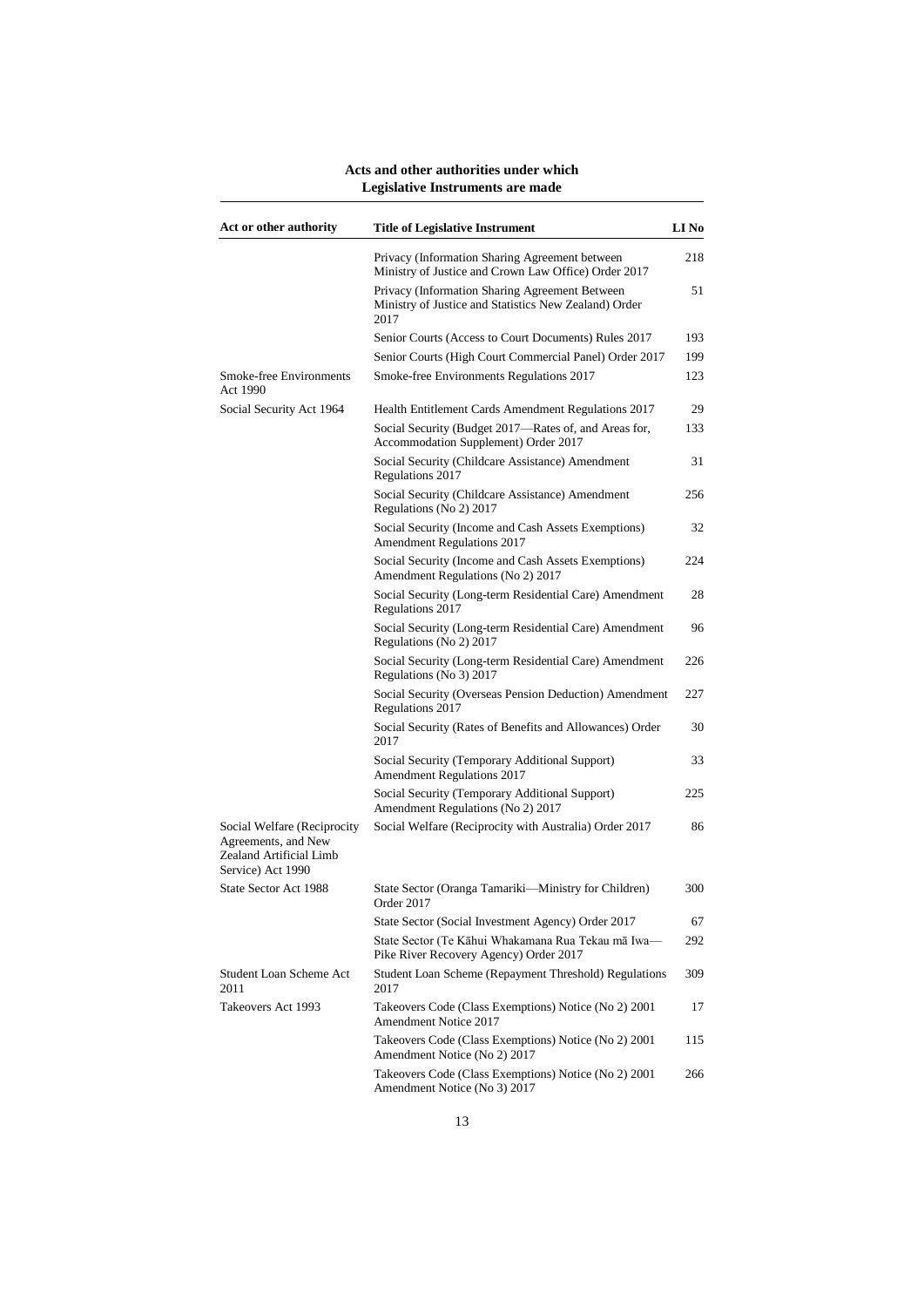| Act or other authority                                                                                     | <b>Title of Legislative Instrument</b>                                                                                        | LI No |
|------------------------------------------------------------------------------------------------------------|-------------------------------------------------------------------------------------------------------------------------------|-------|
|                                                                                                            | Tax Administration Act 1994 Double Taxation Relief (India) Amendment Order 2017                                               | 208   |
|                                                                                                            | Income Tax (Deemed Rate of Return on Attributing<br>Interests in Foreign Investment Funds, 2016-17 Income<br>Year) Order 2017 | 178   |
|                                                                                                            | Tax Administration (April Flood Events) Order 2017                                                                            | 66    |
|                                                                                                            | Tax Administration (Financial Statements-Foreign<br>Trusts) Order 2017                                                        | 258   |
|                                                                                                            | Tax Administration (Information Sharing with Ministry of<br>Social Development) Order Revocation Order 2017                   | 175   |
|                                                                                                            | Tax Administration (Reportable Jurisdictions for<br>Application of CRS Standard) Regulations 2017                             | 122   |
|                                                                                                            | Taxation (Disclosure of Information to Approved Credit<br>Reporting Agencies) Regulations 2017                                | 112   |
|                                                                                                            | Taxation (Use of Money Interest Rates) Amendment<br>Regulations 2017                                                          | 55    |
| <b>Taxation (Annual Rates for</b><br>2016-17, Closely Held<br>Companies, and Remedial<br>Matters) Act 2017 | Taxation (Annual Rates for 2016–17, Closely Held<br>Companies, and Remedial Matters) Act Commencement<br>Order 2017           | 177   |
| Te Ture Whenua Māori Act<br>1993                                                                           | Judicial Salaries and Allowances Determination 2017                                                                           | 41    |
|                                                                                                            | Judicial Salaries and Allowances (2017/18) Determination<br>2017                                                              | 280   |
| Telecommunications Act<br>2001                                                                             | Telecommunications (Property Access) Regulations 2017                                                                         | 82    |
| Telecommunications<br>(Property Access and Other<br>Matters) Amendment Act<br>2017                         | Telecommunications (Property Access and Other Matters)<br>Amendment Act 2017 Commencement Order 2017                          | 81    |
|                                                                                                            | Telecommunications (Property Access and Other Matters)<br>Amendment Act 2017 Commencement Order (No 2) 2017                   | 215   |
| Act 1989                                                                                                   | Trade in Endangered Species Trade in Endangered Species Order 2017                                                            | 22    |
| Unit Titles Act 2010                                                                                       | Unit Titles Amendment Regulations 2017                                                                                        | 97    |
| United Nations Act 1946                                                                                    | United Nations Sanctions (Democratic People's Republic<br>of Korea) Regulations 2017                                          | 74    |
|                                                                                                            | United Nations Sanctions (Democratic People's Republic<br>of Korea) Amendment Regulations 2017                                | 290   |
| Veterans' Support Act 2014                                                                                 | Veterans' Support Amendment Regulations 2017                                                                                  | 37    |
|                                                                                                            | Veterans' Support Amendment Regulations (No 2) 2017                                                                           | 87    |
|                                                                                                            | Veterans' Support Amendment Regulations (No 3) 2017                                                                           | 179   |
|                                                                                                            | Veterans' Support Amendment Regulations (No 4) 2017                                                                           | 310   |
| Vulnerable Children Act<br>2014                                                                            | Vulnerable Children (Children's Agencies) Order 2017                                                                          | 202   |
|                                                                                                            | Vulnerable Children (Prescribed State Service) Order 2017                                                                     | 203   |
| War Pensions Act 1954                                                                                      | Veterans' Support Amendment Regulations 2017                                                                                  | 37    |
| Waste Minimisation Act<br>2008                                                                             | Waste Minimisation (Microbeads) Regulations 2017                                                                              | 291   |
| Wildlife Act 1953                                                                                          | Game Licences, Fees, and Forms Notice 2017                                                                                    | 46    |